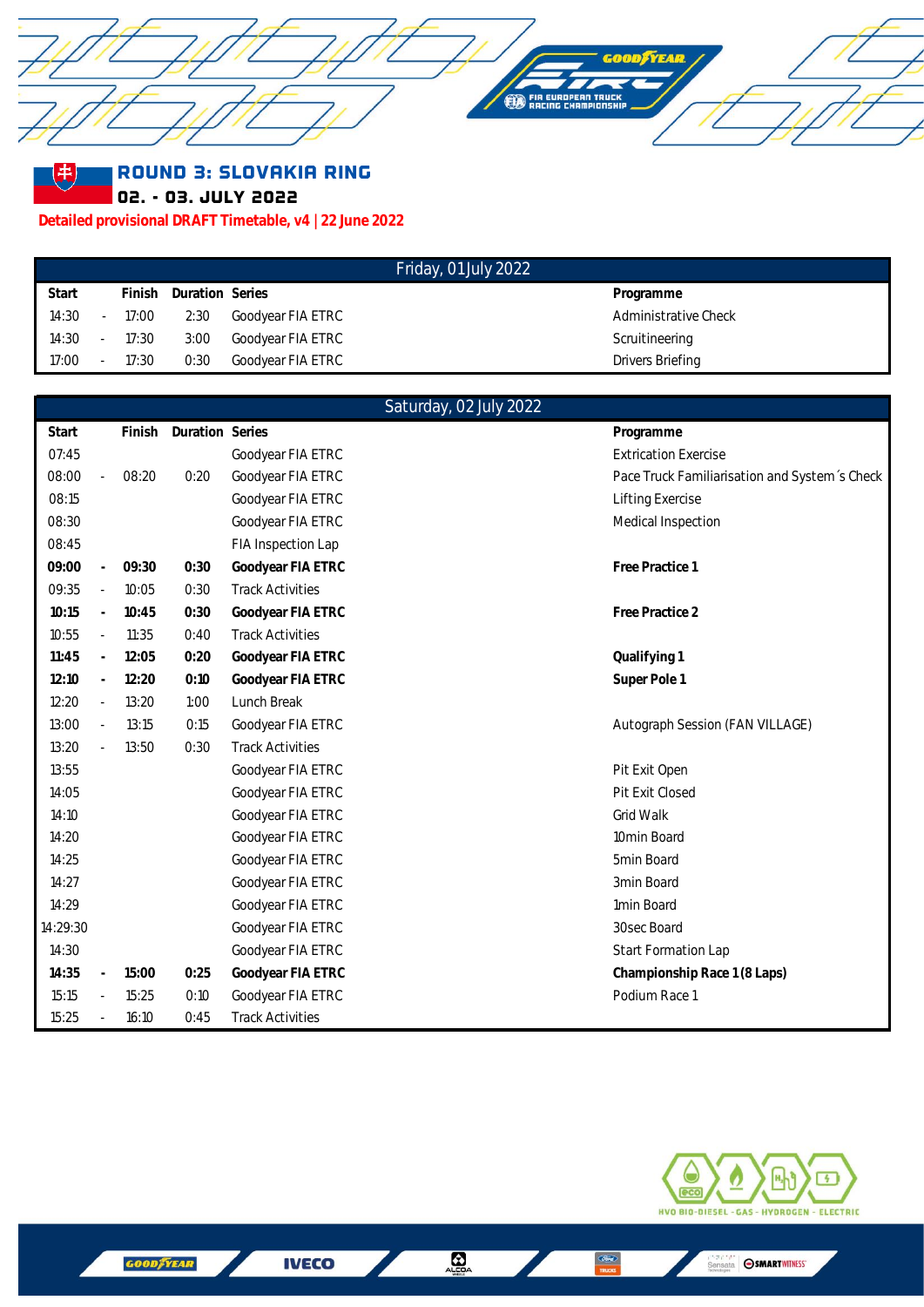



## Round 3: Slovakia Ring

02. - 03. July 2022

**Detailed provisional DRAFT Timetable, v4 | 22 June 2022**

## Saturday, 02 July 2022

| Start    |                          | Finish | Duration Series |                         | Programme                     |
|----------|--------------------------|--------|-----------------|-------------------------|-------------------------------|
| 16:25    |                          |        |                 | Goodyear FIA ETRC       | Pit Exit Open                 |
| 16:35    |                          |        |                 | Goodyear FIA ETRC       | Pit Exit Closed - 10min Board |
| 16:40    |                          |        |                 | Goodyear FIA ETRC       | 5min Board                    |
| 16:42    |                          |        |                 | Goodyear FIA ETRC       | 3min Board                    |
| 16:44    |                          |        |                 | Goodyear FIA ETRC       | 1min Board                    |
| 16:44:30 |                          |        |                 | Goodyear FIA ETRC       | 30sec Board                   |
| 16:45    |                          |        |                 | Goodyear FIA ETRC       | <b>Start Formation Lap</b>    |
| 16:50    | $\overline{a}$           | 17:15  | 0:25            | Goodyear FIA ETRC       | Championship Race 2 (8 Laps)  |
| 17:30    | $\overline{\phantom{0}}$ | 17:40  | 0:10            | Goodyear FIA ETRC       | Podium Race 2                 |
| 17:40    | $\overline{\phantom{0}}$ | 18:10  | 0:30            | <b>Track Activities</b> |                               |

|          |                          |        |                 | Sunday, 03 July 2022    |                                               |
|----------|--------------------------|--------|-----------------|-------------------------|-----------------------------------------------|
| Start    |                          | Finish | Duration Series |                         | Programme                                     |
| 08:00    | J.                       | 08:20  | 0:20            | Goodyear FIA ETRC       | Pace Truck Familiarisation and System's Check |
| 08:30    |                          |        |                 | Goodyear FIA ETRC       | Medical Inspection                            |
| 08:45    |                          |        |                 | FIA Inspection Lap      |                                               |
| 09:00    |                          | 09:15  | 0:15            | Goodyear FIA ETRC       | Warm Up                                       |
| 09:20    | $\sim$                   | 09:50  | 0:30            | <b>Track Activities</b> |                                               |
| 10:00    |                          | 10:20  | 0:20            | Goodyear FIA ETRC       | Qualifying 2                                  |
| 10:25    | $\overline{\phantom{a}}$ | 10:35  | 0:10            | Goodyear FIA ETRC       | Super Pole 2                                  |
| 10:45    | $\overline{\phantom{a}}$ | 11:15  | 0:30            | <b>Track Activities</b> |                                               |
| 11:15    | $\overline{\phantom{a}}$ | 12:15  | 1:00            | Lunch Break             |                                               |
| 11:15    | $\sim$                   | 11:30  | 0:15            | Goodyear FIA ETRC       | Autograph Session (FAN VILLAGE)               |
| 12:15    |                          |        |                 | Goodyear FIA ETRC       | Pit Exit Open                                 |
| 12:25    |                          |        |                 | Goodyear FIA ETRC       | Pit Exit Closed                               |
| 12:30    |                          |        |                 | Goodyear FIA ETRC       | <b>Grid Walk</b>                              |
| 12:40    |                          |        |                 | Goodyear FIA ETRC       | 10min Board                                   |
| 12:45    |                          |        |                 | Goodyear FIA ETRC       | 5min Board                                    |
| 12:47    |                          |        |                 | Goodyear FIA ETRC       | 3min Board                                    |
| 12:49    |                          |        |                 | Goodyear FIA ETRC       | 1min Board                                    |
| 12:49:30 |                          |        |                 | Goodyear FIA ETRC       | 30sec Board                                   |
| 12:50    |                          |        |                 | Goodyear FIA ETRC       | Start Formation Lap                           |
| 12:55    |                          | 13:20  | 0:25            | Goodyear FIA ETRC       | Championship Race 3 (8 Laps)                  |
| 13:35    | $\sim$                   | 13:45  | 0:10            | Goodyear FIA ETRC       | Podium Race 3                                 |
| 13:45    |                          | 14:30  | 0:45            | <b>Track Activities</b> |                                               |



**IVECO** 

 $\frac{C \overline{C} \overline{C} \overline{C} \overline{C}}{\overline{C} \overline{C} \overline{C} \overline{C} \overline{C}}$ 

 $\frac{1}{\sqrt{2}}$